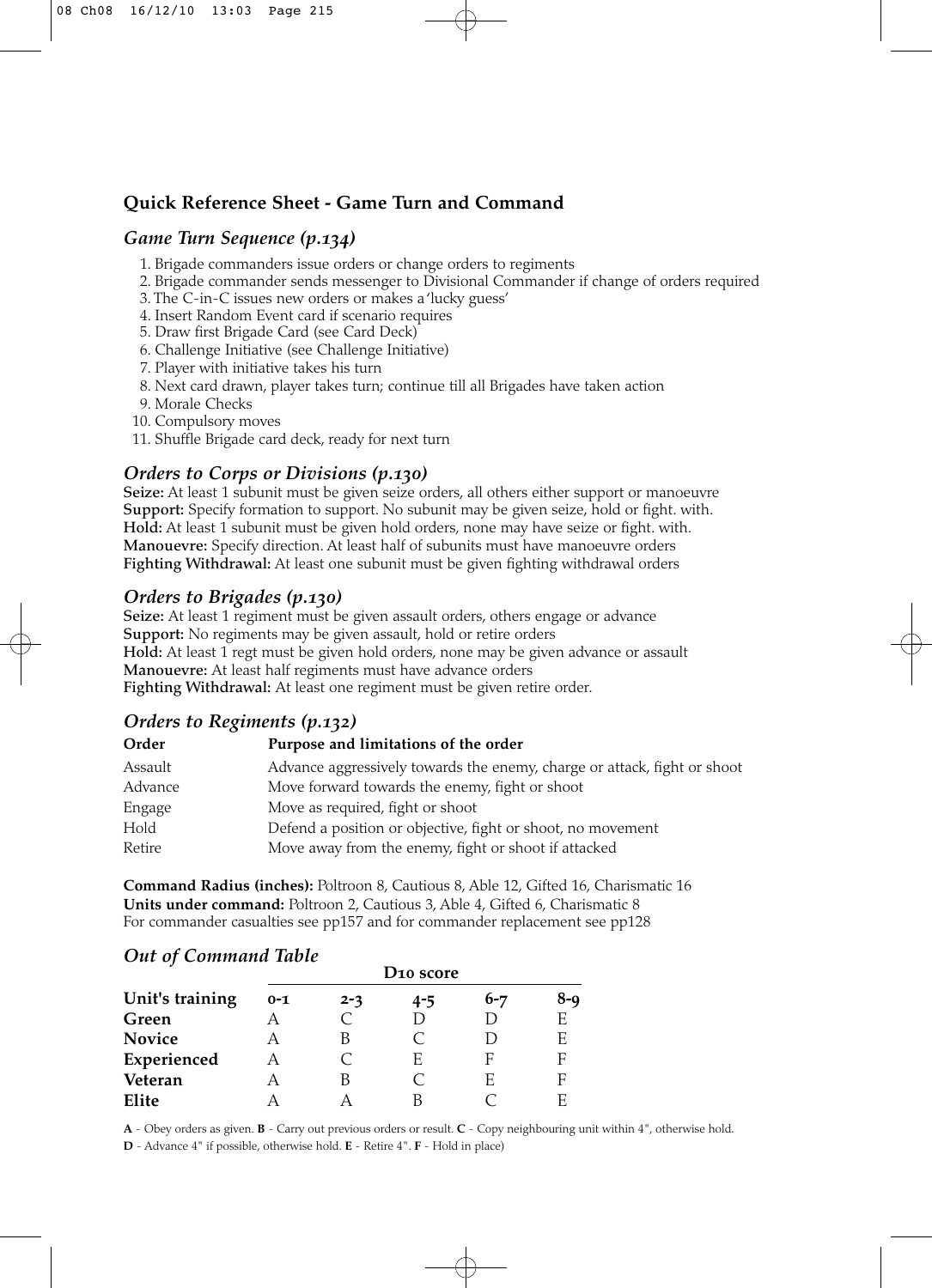| Movement<br>in inches: |              | Road/<br>Track | Open           | Rough/<br>Ford | Dense<br>Wood  | Wood | Swamp<br>/Marsh | Steep hill/<br>slope |
|------------------------|--------------|----------------|----------------|----------------|----------------|------|-----------------|----------------------|
| Infantry               | Column       | 10)            | 7              | 5              | $\overline{4}$ | 5    | 3               | 4                    |
|                        | Line         | 4              | $\overline{4}$ | 3              | 2              | 3    | 2               | 2                    |
|                        | Extended     | 5              | 5              | $\overline{4}$ | 3              | 4    | 3               | 3                    |
| Cavalry                | Column       | 20             | 12             | 8              |                | 8    |                 | 6                    |
|                        | Line         | 8              | 8              | 6              |                | 6    |                 | 4                    |
|                        | Dismounted   | $\overline{4}$ | 4              | 3              | 2              | 3    | $\overline{2}$  | $\overline{2}$       |
| Artillery              | Limbered     | 12             | 10             | 6              |                | 6    |                 | $\overline{2}$       |
|                        | Manhandled 3 |                | $\overline{2}$ | $\overline{2}$ |                | 1    |                 | 1                    |
|                        | Skirmishers  | 8              | 8              | 6              | $\overline{4}$ | 6    | 4               | 4                    |
| Couriers               |              | 20             | 20             | 20             | 20             | 20   | 20              | 20                   |

#### **Quick Reference Sheet – Movement**

▲ - Cavalry must dismount to pass through and move at dismounted cavalry rates. • - Impassable to cavalry, must go round the obstacle. ■ - Impassable to artillery, must go around the terrain feature

#### *Double Time Movement*

| Troop type Road |    | <b>Open</b> | <b>Combination of Road and Open</b> |
|-----------------|----|-------------|-------------------------------------|
| Infantry        |    |             |                                     |
| Cavalry         | 28 | 20          | 74                                  |
| Artillery       | 18 |             |                                     |

Only available to limbered artillery or units in column and on road or in open.

Double time must not come within 10 in of enemy cav (unless friends intervening) or 4 inches of enemy in any circumstances. Must have 1 unit of normal movement between double time moves.

#### *Changes of direction:*

Oblique upto 450 of straight ahead, keep original facing. Change facing by wheeling, measure from outside corner: Exp,Vet and Elite units wheel at full speed, Green and Trained units lose 1/4 move unless in Extended line. Skirmishers move and face any direction so long as no base exceeds move allowance.

#### *Formation changes:*

Infantry, column > line > extended line > skirmish order (or reverse), 1/2 move each step. Cavalry, column > line (or reverse), mount or dismount, 1/2 move each Infantry may form square from line or column (or reverse): Green 2 turns, Trained 11/2 turns, Experienced 1 turn, Veteran or Elite 1/2 turn

| Charge movement Thole |   |              |    |                    |  |  |  |  |  |  |
|-----------------------|---|--------------|----|--------------------|--|--|--|--|--|--|
| Road/Track/Open       |   | <b>Woods</b> |    | <b>Steep Slope</b> |  |  |  |  |  |  |
|                       |   |              |    |                    |  |  |  |  |  |  |
|                       |   |              |    |                    |  |  |  |  |  |  |
|                       | h |              |    |                    |  |  |  |  |  |  |
|                       |   |              | 10 |                    |  |  |  |  |  |  |
|                       |   |              | 14 |                    |  |  |  |  |  |  |
|                       |   | Rough        |    | Downhill           |  |  |  |  |  |  |

#### *Charge Movement Table*

\*Only French infantry may charge in column.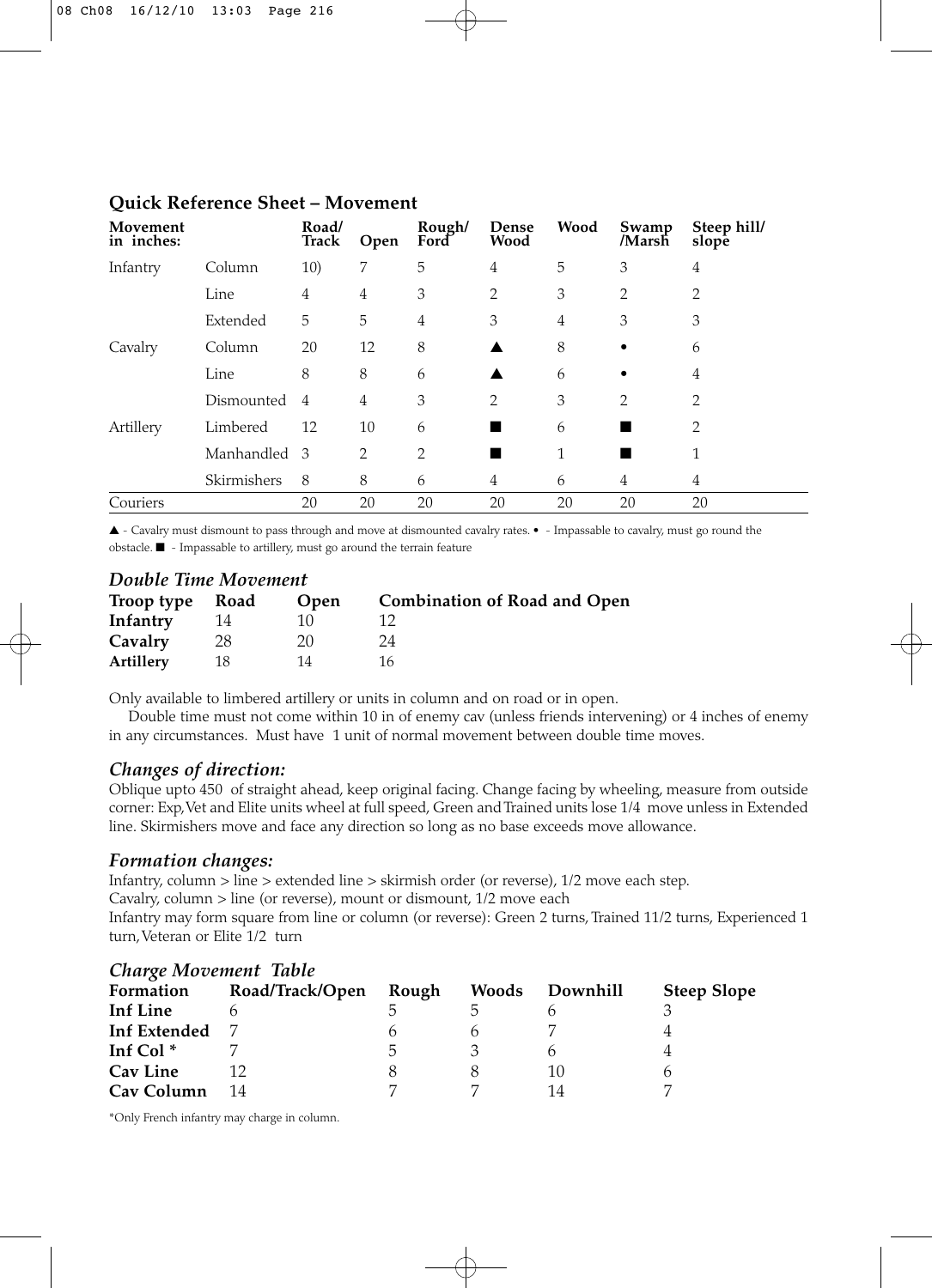#### **Quick Reference Sheet - Firing (1)**

- 1. Check range: short (s), medium (m) or long (l)
- 2. Determine number of firing dice (min. 1)
- 3. Roll dice, select best score(s), refer to Musketry or Artillery Fire Table as approriate
- 4. Check meaning of result against Firing Results Key
- 5. Conduct any morale checks specified on Firing Results Key

#### *Weapon Ranges (in inches)*

| <b>Small Arms</b> | <b>Short</b> | Medium Long               |                            |
|-------------------|--------------|---------------------------|----------------------------|
| Pistol            | $0 - 1$      | over $1 - 2$ over $2 - 3$ |                            |
| Cavalry Carbine   | $0 - 3$      | over $3 - 5$ over $5 - 7$ |                            |
| Musket            | $0 - 4$      | over $4 - 6$ over $6 - 8$ |                            |
| Rifle             | $0 - 5$      |                           | over $5 - 8$ over $8 - 12$ |

#### *MUSKETRY FIRING TABLE*

|                    | Target &  | Inf. |              |              |               | Inf. Col     |              | Inf          |              |              |   | Skirmi       |              | Mtd |              |               |   | Unlim          |                |   | Limb'd       |                |
|--------------------|-----------|------|--------------|--------------|---------------|--------------|--------------|--------------|--------------|--------------|---|--------------|--------------|-----|--------------|---------------|---|----------------|----------------|---|--------------|----------------|
| range              | (s,m, l)  |      | line         |              |               | square       |              |              | ext line     |              |   | shers*       |              |     | cavalry      |               |   | artill'y       |                |   | artill'y     |                |
| <b>Firing Unit</b> | best roll | S    | M L          |              | S.            | M L          |              | S            | M L          |              | S | M L          |              | S   | M L          |               | S | M <sub>L</sub> |                | S | M L          |                |
| Green              | $0 - 2$   | А    | B            | B            |               | A A          | - B          | B            | B            | C            | B | B            | D            | A   | A B          |               | А | B              | C              | А | C            | D              |
| (1D10)             | $3 - 4$   | B    | B            | C            | A             | B            | C            | $\mathsf{C}$ | D            | Ε            | B | C            | F            | А   | B            | C             | B | $\mathsf{C}$   | D              | B | D            | E              |
| before             | $5 - 6$   | C    | D            | D            | C             | $\mathsf{C}$ | E            | D            | E            | $\mathbf{F}$ | C | D            | $\mathbf{F}$ | B   | $\mathsf{C}$ | D             | C | D              | E              | C | E            | $\mathbf{F}$   |
| modifiers)         | $7 - 8$   | D    | Е            | F            | D             | E            | F            | E            | E            | F            | D | E            | $\mathbf{F}$ | C   | D            | E             | E | F              | $\mathbf{F}$   | D | F            | $\mathbf{F}$   |
|                    | 9         | E    | F            | $\mathbf{F}$ | Ε             | $\mathbf{F}$ | $\mathbf{F}$ | F            | F            | $\mathbf{F}$ | E | F            | $\mathbf{F}$ | D   | E            | $\mathbf{F}$  | F | F              | $\mathbf{F}$   | Е | F            | F              |
| Trained            | $0 - 2$   | А    | А            | B            | A             | А            | B            | А            | B            | C            | А | B            | C            | А   | А            | B             | А | A              | $\overline{B}$ | А | B            | C              |
| (2D10)             | $3 - 4$   | B    | B            | C            | A             | B            | C            | B            | $\mathsf{C}$ | D            | B | $\mathsf{C}$ | D            | A   | B            | C             | А | B              | $\mathcal{C}$  | B | C            | D              |
| before             | $5 - 6$   | B    | $\mathsf{C}$ | D            | B             | C            | D            | $\mathsf{C}$ | D            | Ε            | C | D            | E            | B   | C            | E             | B | $\mathsf{C}$   | D              | C | D            | E              |
| modifiers)         | $7 - 8$   | C    | D            | E            | $\mathcal{C}$ | D            | Е            | D            | E            | $\mathbf{F}$ | D | E            | $\mathbf{F}$ | C   | D            | E             | C | D              | E              | D | E            | $\mathbf{F}$   |
|                    | 9         | D    | E            | F            | D             | E            | F            | E            | F            | F            | E | F            | F            | D   | E            | $\mathbf{F}$  | D | E              | F              | Е | F            | F              |
| Experienced        | $0 - 2$   | А    | А            | B            | A             | А            | B            | А            | А            | B            | А | B            | C            | А   | A A          |               | А | A A            |                | А | B            | B              |
| (3D10)             | $3 - 4$   | А    | B            | C            | A             | B            | B            | B            | B            | C            | А | C            | D            | А   | B            | B             | А | B              | B              | А | B            | C              |
| before             | $5 - 6$   | B    | B            | D            | A             | B            | C            | C            | D            | Ε            | B | D            | E            | B   | C            | $\mathsf{C}$  | B | $\mathsf{C}$   | $\mathsf{C}$   | B | $\mathsf{C}$ | D              |
| modifiers)         | $7 - 8$   | C    | $\mathsf{C}$ | E            | B             | C            | E            | D            | E            | $\mathbf{F}$ | C | E            | F            | C   | D            | Ε             | C | D              | E              | C | D            | E              |
|                    | 9         | D    | E            | F            | $\mathcal{C}$ | D            | $\mathbf{F}$ | E            | F            | F            | D | $\mathbf{F}$ | $\mathbf{F}$ | D   | E            | $\mathbf{F}$  | D | E              | -F             | D | E            | - F            |
| Veteran            | $0 - 2$   | А    | А            | B            | A             | А            | А            | А            | А            | B            | А | А            | B            | А   | A            | A             | А | А              | A              | А | A            | $\overline{B}$ |
| (4D10 before       | $3 - 4$   | А    | A            | B            | A             | $\mathbf{A}$ | B            | А            | B            | C            | А | B            | $\mathsf{C}$ | A   | A B          |               | А | A B            |                | A | B            | $\mathsf{C}$   |
| modifiers)         | $5 - 6$   | B    | B            | C            | $\mathsf{A}$  | B            | C            | B            | C            | D            | B | C            | D            | B   | B            | $\mathcal{C}$ | А | B              | C              | B | C            | D              |
|                    | $7 - 8$   | B    | $\mathsf{C}$ | E            | B             | B            | Е            | $\mathsf{C}$ | D            | Ε            | C | E            | $\mathbf{F}$ | B   | C            | D             | B | $\mathsf{C}$   | D              | C | D            | E              |
|                    | 9         | C    | D            | F            | C             | C            | F            | D            | E            | F            | D | F            | F            | C   | D            | E             | C | D              | E              | D | E            | - F            |
| Elite              | $0 - 2$   | А    | А            | А            | А             | A            | A            | А            | А            | A            | А | А            | А            |     | A A A        |               | А | A A            |                | А | A A          |                |
| (5D10 before       | $3 - 4$   | А    | A            | B            | A             | $\mathbf{A}$ | B            | А            | B            | B            | А | B            | B            | А   | $\mathbf{A}$ | B             | А | B              | B              | А | B            | B              |
| modifiers)         | $5 - 6$   | А    | B            | B            | A             | B            | C            | B            | $\mathsf{C}$ | C            | B | $\mathsf{C}$ | D            | B   | B            | $\mathsf{C}$  | А | B              | C              | B | $\mathsf{C}$ | $\mathsf{C}$   |
|                    | $7 - 8$   | В    | C            | Ε            | А             | C            | D            | В            | D            | Е            | D | E            | F            | C   | C            | Ε             | B | C              | $\mathcal{D}$  | C | E            | E              |
|                    | 9         | B    | D            | $\mathbf{F}$ | B             | D            | E            | C            | E            | F            | E | E            | F            | D   | Ε            | $\mathbf{F}$  | C | D              | E              | D | F            | $\mathbf{F}$   |

#### *FIRING MODIFIERS*

+2d10 Per unit/gun if aimed fire versus stationary target (firer must not have moved this turn or last, target not moved this turn

+1D10 per stand firing with rifles or carbines and stationary this turn

-1D10 per unit/gun if target in solid cover (eg walls, earthworks, buildings or dense woods)

-1D10 per unit/gun if target moved over half this turn (artillery turning doesn't count)

-1D10 per unit/gun if firer moved more than half (artillery turning does count)

-1D10 if firer is disordered

-1D10 per stand unable to fire (no line of sight) or lost (eg regiment down to 3 stands = -2 dice) Regardless of modifiers, the firing unit may always roll at least 1 die.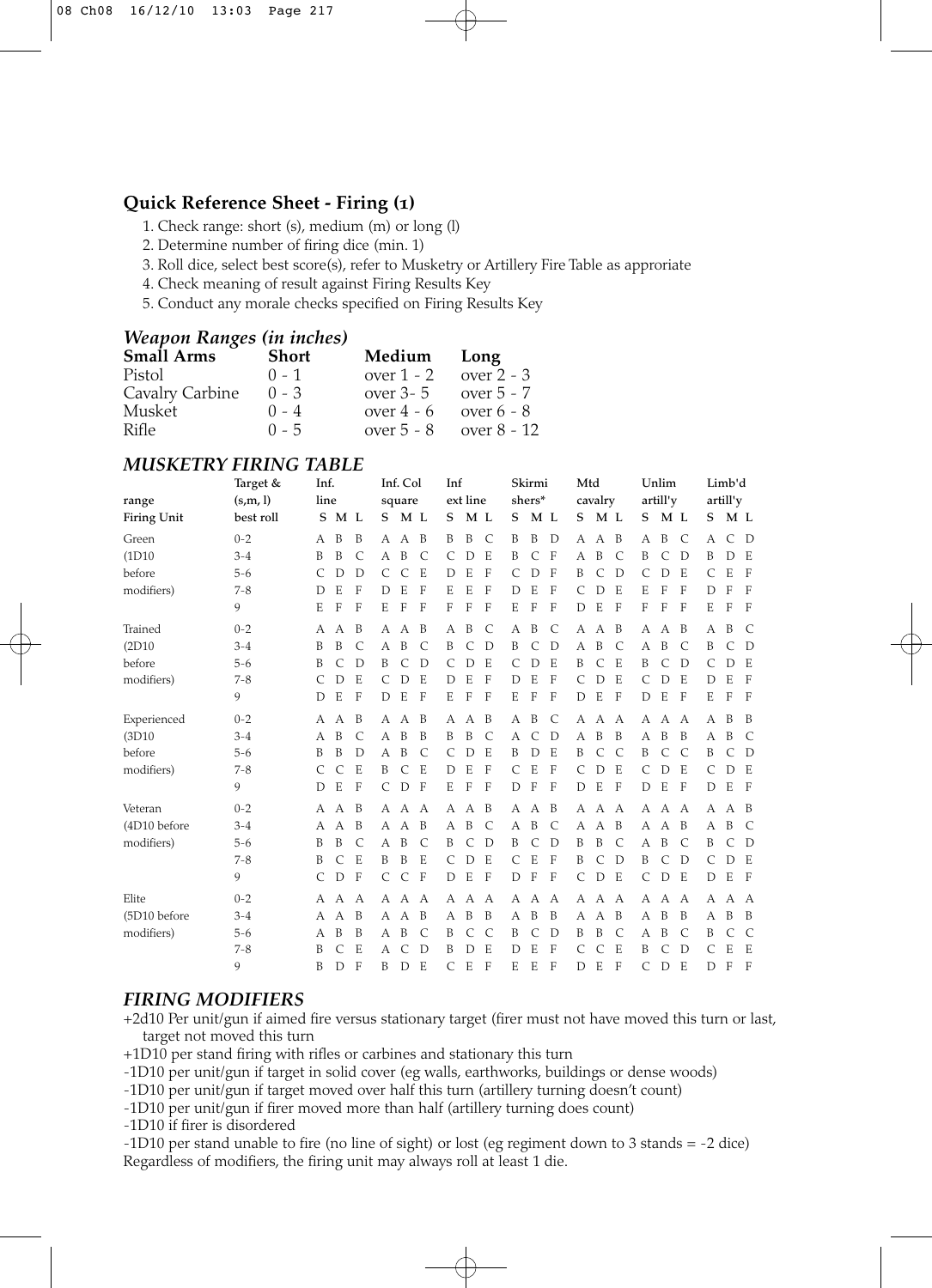# **Quick Reference Sheet - Firing (2)**

| Artillery           | <b>Short</b> | Medium       | Long         |
|---------------------|--------------|--------------|--------------|
| Light shot or shell | $0 - 8$      | over 8 - 16  | over 16 - 24 |
| Light canister      | $0 - 4$      |              |              |
| Med shot or shell   | $0 - 12$     | over 12 - 20 | over 20 - 32 |
| Medium Canister     | $0 - 6$      |              |              |
| Hvy Shot or shell   | $0 - 16$     | over 16 - 28 | over 28 - 40 |
| Heavy Canister      | $0 - 8$      |              |              |

# *Artillery Firing Table*

**Target formation and range (canister, short, medium, long)**

| Artillery<br>unit's<br>experience | best<br>roll<br>$0 - 2$                       | Infantry<br>Line<br>C S ML<br>B A B C              | Inf column<br>or square<br>C S ML<br>AABB  | Inf Extend.<br>Line<br>C S ML<br>CCDE                 | Skirmisher<br>Dis. Cav<br>C S ML<br>CB CD          | Mounted<br>Cavalry<br>C S ML<br>B A B C                      | Unlimb'd<br>Artillery<br>C S ML<br>AACD        | Limbered<br>Artillery<br>C S ML<br>AABC            |
|-----------------------------------|-----------------------------------------------|----------------------------------------------------|--------------------------------------------|-------------------------------------------------------|----------------------------------------------------|--------------------------------------------------------------|------------------------------------------------|----------------------------------------------------|
| Green                             | $3 - 4$                                       | CBCD                                               | BACC                                       | <b>DDEF</b>                                           | DCDE                                               | CBDE                                                         | <b>BBDE</b>                                    | <b>BBCD</b>                                        |
|                                   | $5 - 6$                                       | DCDE                                               | CBDE                                       | EEEF                                                  | EDEF                                               | DCEF                                                         | CCEF                                           | CCDE                                               |
|                                   | $7 - 8$                                       | <b>EDEF</b>                                        | DCEF                                       | EFFF                                                  | FEFF                                               | E DF F                                                       | <b>DDFF</b>                                    | <b>DDEF</b>                                        |
|                                   | 9                                             | FEFF                                               | E DF F                                     | FFFF                                                  | FFFF                                               | FEFF                                                         | EEFF                                           | EEFF                                               |
| Trained                           | $0 - 2$                                       | B A B C                                            | AAAB                                       | <b>BABC</b>                                           | <b>BABC</b>                                        | A A B C                                                      | A A B C                                        | AABC                                               |
|                                   | $3 - 4$                                       | <b>BBBD</b>                                        | BAAC                                       | CBCD                                                  | CBCD                                               | BACD                                                         | AACD                                           | <b>BBCD</b>                                        |
|                                   | $5 - 6$                                       | CBCE                                               | <b>BABD</b>                                | DCDE                                                  | DCDE                                               | CBCD                                                         | <b>BBDE</b>                                    | CCDE                                               |
|                                   | $7 - 8$                                       | DCDF                                               | CBCE                                       | <b>EDEF</b>                                           | <b>EDEF</b>                                        | DCDE                                                         | CCEF                                           | <b>DDEF</b>                                        |
|                                   | 9                                             | <b>EDEF</b>                                        | DCDF                                       | FEFF                                                  | FEFF                                               | E D E F                                                      | <b>DDFF</b>                                    | EEEF                                               |
| Experi<br>enced                   | $0 - 2$<br>$3 - 4$<br>$5 - 6$<br>$7 - 8$<br>9 | AABB<br><b>BABC</b><br>CBDD<br>DCEF<br><b>EDFF</b> | A A A A<br>AAAB<br>B A B C<br>CBCD<br>DCDE | A A A B<br><b>BBBC</b><br>CCDD<br><b>DDEF</b><br>EEFF | AAAB<br><b>BBBC</b><br>CCCD<br><b>DDEF</b><br>EEFF | A A A A<br><b>BABB</b><br><b>BBCD</b><br>CCDE<br><b>DDEF</b> | A A A A<br>AABC<br><b>BBCD</b><br>CCDE<br>DDEF | AABB<br><b>BBCD</b><br>CCDE<br><b>DDEF</b><br>EEFF |
| Veteran                           | $0 - 2$                                       | AAAB                                               | AAAA                                       | A A A A                                               | AAAA                                               | A A A A                                                      | A A A A                                        | AAAB                                               |
|                                   | $3 - 4$                                       | B A B C                                            | AAAB                                       | AABB                                                  | AABB                                               | AAAB                                                         | A A B B                                        | A A B C                                            |
|                                   | $5 - 6$                                       | <b>BBCD</b>                                        | B A B B                                    | BBCC                                                  | BBCC                                               | B A B C                                                      | BBCE                                           | <b>BBCD</b>                                        |
|                                   | $7 - 8$                                       | <b>CBDE</b>                                        | <b>BABC</b>                                | CCDE                                                  | CCDE                                               | CBCD                                                         | CCDE                                           | CCDE                                               |
|                                   | 9                                             | DCEF                                               | CBCD                                       | <b>DDEF</b>                                           | DDEF                                               | DCDE                                                         | <b>DDEF</b>                                    | <b>DDEF</b>                                        |
| Elite                             | $0 - 2$                                       | AAAB                                               | AAAA                                       | <b>AAAA</b>                                           | AAAA                                               | AAAA                                                         | A A A A                                        | <b>AAAA</b>                                        |
|                                   | $3 - 4$                                       | AAAC                                               | AAAB                                       | AAAB                                                  | AAAB                                               | AAAA                                                         | AAAB                                           | AAAB                                               |
|                                   | $5 - 6$                                       | <b>BABD</b>                                        | AABB                                       | <b>BBBC</b>                                           | <b>BBBC</b>                                        | A A B B                                                      | A A B C                                        | AABC                                               |
|                                   | $7-8$                                         | CBCE                                               | B A B C                                    | BCCD                                                  | BCCD                                               | BBCC                                                         | <b>BBCD</b>                                    | <b>BBCD</b>                                        |
|                                   | 9                                             | DB DF                                              | CBBD                                       | CDDE                                                  | CDDE                                               | CCDE                                                         | CCDE                                           | CCDE                                               |

# *Firing Results Key*

|              | Musketry<br>Result vs inf or cavys | Artillery             | Artillery vs Infantry or Cavalry<br>Canister | Shot or Shell              | Artillery<br>vs Artillery             |
|--------------|------------------------------------|-----------------------|----------------------------------------------|----------------------------|---------------------------------------|
| $\mathsf{A}$ | $2$ stands*                        | $3$ crew <sup>*</sup> | 3 stands*                                    | 2 stands*                  | gun destroyed, 1crew,<br>morale test* |
| B            | 2 stands $*$                       | 2 crew $*$            | 2 stands*                                    | 1 stand, morale<br>$test*$ | $2 \text{ crew}^*$                    |
| $\mathsf{C}$ | 1 stand                            | 1 crew                | 1 stand Shaken                               | 1 crew                     |                                       |
| D            | <b>Disordered</b>                  | <b>Shaken</b>         | Shaken                                       | Disordered                 | Shaken                                |
| E            | Morale test*                       | Morale test*          | <b>Disordered</b>                            | Morale test*               | Morale test*                          |
| F            | No effect                          | No effect             | Morale test*                                 | No effect                  | No effect                             |

\* Take morale tests immediately, always take morale test if 2 or more stands/crew killed in one phase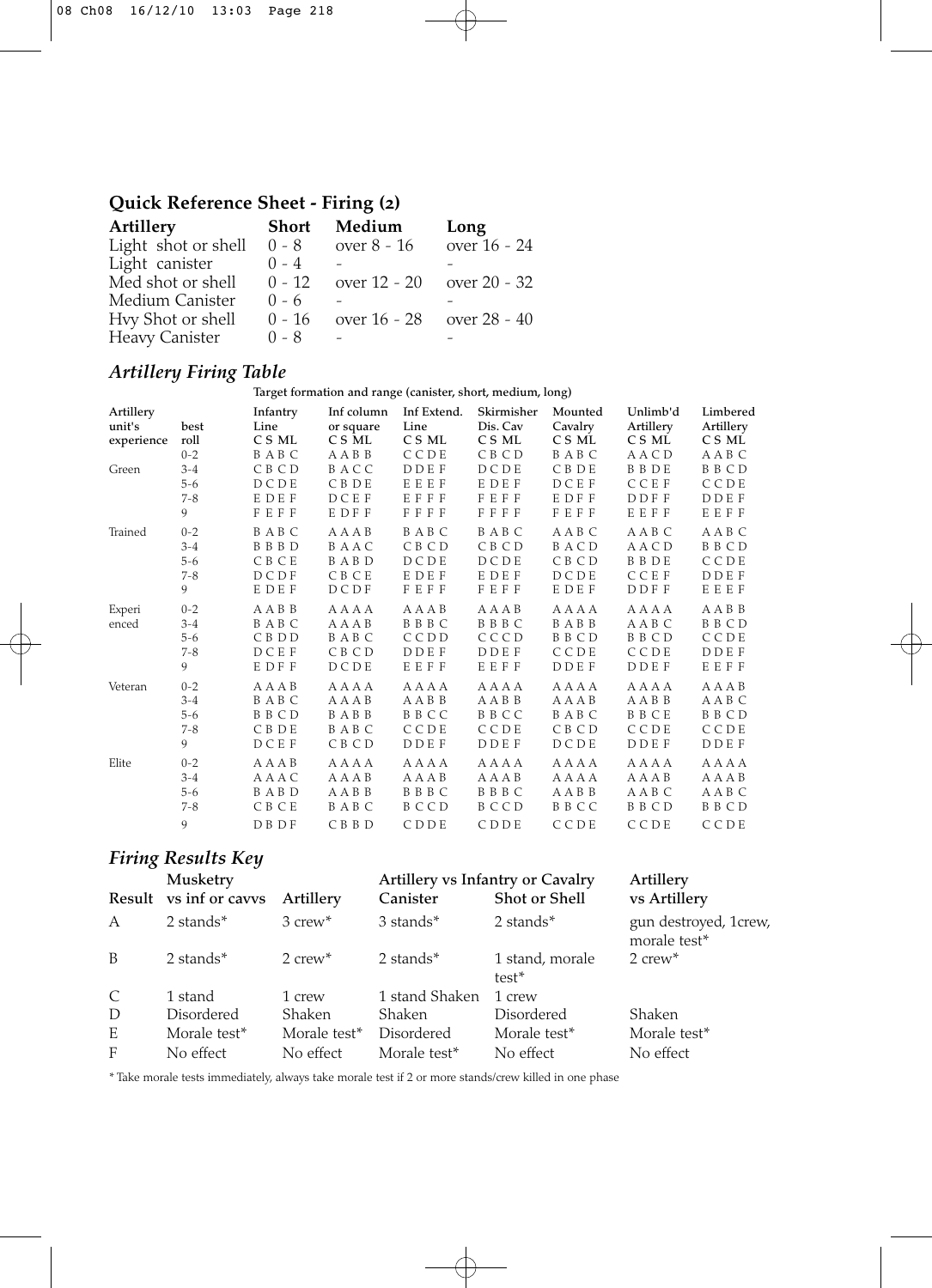#### **Quick Reference Sheet - Charging (1)**

1. Check charge distance 2. Check attacker's resolve (take charge morale check if required) 3.Check defenders resolve (take charge morale test if required) 4. If appropriate, move charging unit into contact.

#### *ATTACKER'S RESOLVE TABLE*

| Morale           | Experience/Roll                                     | $\bf{0}$              | 1                                             | $\mathbf{2}$                     | 3                     | 4            | 5                     | 6                     | 7                     | 8                     | 9                     |
|------------------|-----------------------------------------------------|-----------------------|-----------------------------------------------|----------------------------------|-----------------------|--------------|-----------------------|-----------------------|-----------------------|-----------------------|-----------------------|
| <b>IMPETUOUS</b> | Green<br>Trained<br>Experienced<br>Veteran<br>Elite | А<br>А<br>A<br>А<br>А | А<br>$\mathbf{A}$<br>A<br>A<br>$\overline{A}$ | А<br>A<br>$\mathsf{C}$<br>B<br>B | А<br>G<br>G<br>E<br>B | А<br>G<br>E  | К<br>K<br>J<br>Ι<br>G | K<br>L<br>L<br>K<br>H | М<br>М<br>L<br>L<br>K | N<br>М<br>М<br>М<br>L | N<br>N<br>N<br>M<br>M |
| <b>CAUTIOUS</b>  | Green                                               | А                     | A                                             | G                                | K                     | L            | L                     | M                     | М                     | N                     | N                     |
|                  | Trained                                             | A                     | B                                             | G                                | G                     | G            | К                     | L                     | М                     | М                     | N                     |
|                  | Experienced                                         | А                     | D                                             | G                                | G                     | I            | Ţ                     | K                     | L                     | M                     | N                     |
|                  | Veteran                                             | А                     | D                                             | F                                | G                     | G            | Н                     | J                     | L                     | М                     | M                     |
|                  | Elite                                               | A                     | B                                             | D                                | E                     | E            | G                     | H                     | K                     | Г                     | M                     |
| <b>STEADY</b>    | Green                                               | А                     | A                                             | А                                | G                     | К            | К                     | M                     | М                     | N                     | N                     |
|                  | Trained                                             | А                     | A                                             | $\mathsf{C}$                     | G                     | J            | K                     | L                     | M                     | N                     | N                     |
|                  | Experienced                                         | А                     | B                                             | E                                | F                     | G            | Ι                     | K                     | L                     | М                     | N                     |
|                  | Veteran                                             | А                     | B                                             | D                                | E                     | F            | G                     | H                     | J                     | М                     | N                     |
|                  | Elite                                               | А                     | B                                             | B                                | B                     | B            | D                     | G                     | Н                     | Ι                     | M                     |
| <b>CONFIDENT</b> | Green                                               | А                     | A                                             | А                                | B                     | C            | G                     | J                     | К                     | М                     | N                     |
|                  | Trained                                             | А                     | A                                             | B                                | $\mathsf{C}$          | $\rm F$      | G                     | H                     | L                     | М                     | N                     |
|                  | Experienced                                         | A                     | B                                             | B                                | E                     | $\mathbf F$  | F                     | G                     | К                     | М                     | N                     |
|                  | Veteran                                             | A                     | B                                             | B                                | D                     | D            | E                     | F                     | Н                     | I                     | L                     |
|                  | Elite                                               | А                     | B                                             | B                                | D                     | D            | D                     | E                     | G                     | H                     | L                     |
| <b>ARROGANT</b>  | Green                                               | А                     | А                                             | А                                | А                     | А            | А                     | C                     | K                     | М                     | N                     |
|                  | Trained                                             | A                     | A                                             | A                                | A                     | $\mathsf{C}$ | C                     | К                     | М                     | М                     | N                     |
|                  | Experienced                                         | А                     | A                                             | A                                | B                     | B            | E                     | H                     | L                     | М                     | M                     |
|                  | Veteran                                             | А                     | A                                             | А                                | B                     | B            | B                     | E                     | Н                     | Г                     | M                     |
|                  | Elite                                               | А                     | А                                             | A                                | B                     | B            | B                     | C                     | D                     | H                     | M                     |

#### *ATTACKER'S RESOLVE TABLE KEY* **Example 1 Infantry Cavalry**

| А | Charge home                                   | Char  |
|---|-----------------------------------------------|-------|
| B | Attack at walk, no charge bonus               | Char  |
| C | Close to short range and fire. No charge      | Char  |
|   |                                               | disor |
| D | Close to medium range and fire. No charge     | Char  |
|   |                                               | disor |
| Ε | Close to long range and fire. No charge.      | Mov   |
| F | Take charge morale test                       | Mov   |
| G | Take charge morale test                       | Halt, |
| Н | Pull back 1 inch and fire (if still in range) | Halt, |
| T | Halt and fire at close range - rout if        |       |
|   | countercharged                                | Breal |
|   | Halt and fire at med. range - rout if         |       |
|   | countercharged                                | Breal |
| К | Halt and fire at long range - rout if         |       |
|   | countercharged                                | Take  |
| L | Retire 2 inches facing the enemy              | Take  |
| М | Retire disordered 2 inches NOT facing         |       |
|   | the enemy                                     | Rout  |
| N | Rout                                          | Rout  |
|   |                                               |       |

Charge home Charge home at trot., no charge bonus Charge disordered, no charge bonus, penalty for disordered Charge disordered, no charge bonus, penalty for disordered Move 1/2 distance, become disordered Move 1/2 distance, become disordered Halt, do not charge Halt, do not charge Break off charge and retire 2 inches

Break off charge and retire 4 inches

Take charge morale test Take charge morale test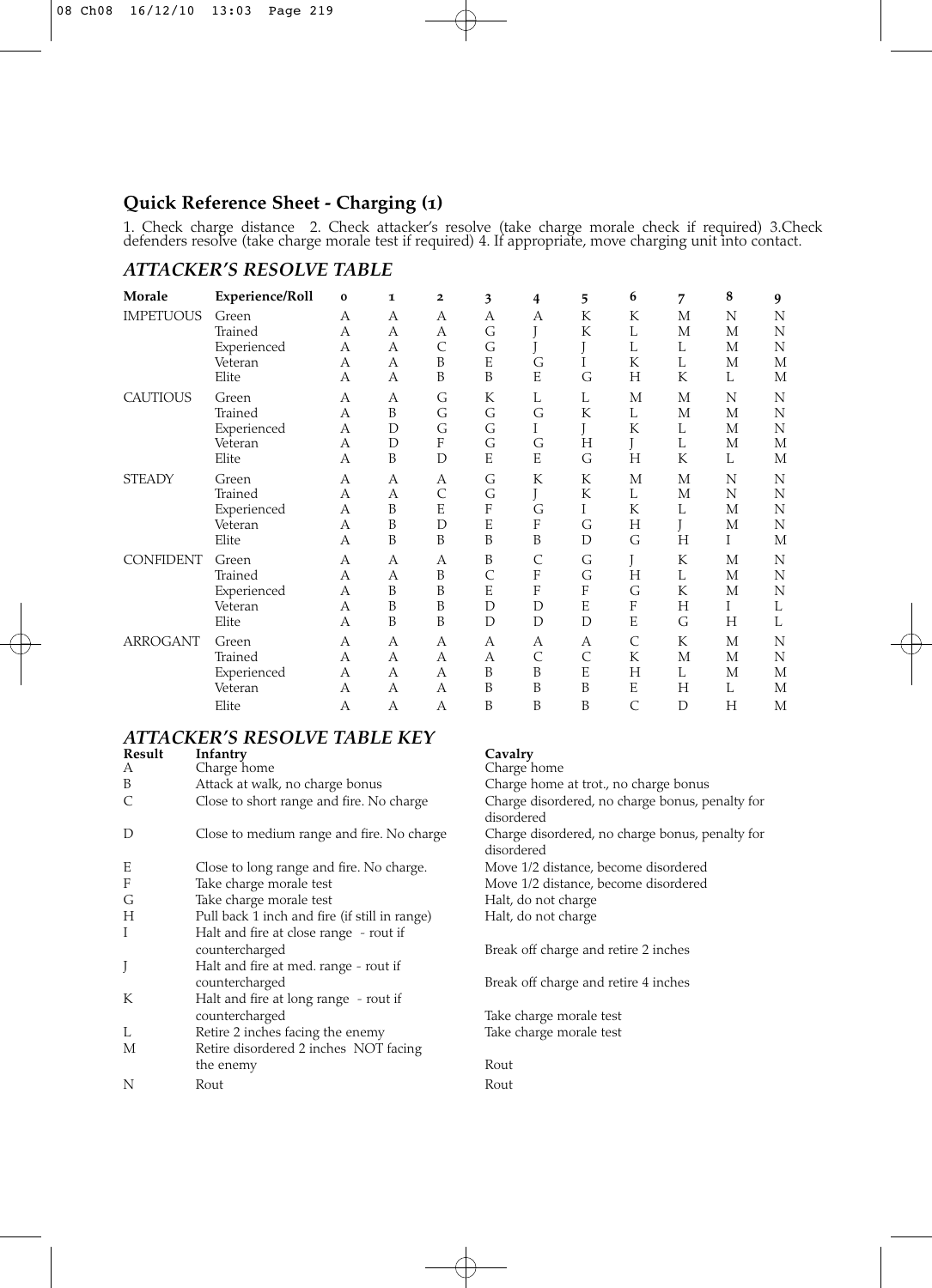# **Quick Reference Sheet - Charging (2)**

# **DEFENDER'S RESOLVE TABLE**

|                  | <b>ORDERS</b>                                       | <b>ASSAULT</b>                          |                                                               |                                                       |                                               |                                                |                                                                                            | <b>ADVANCE</b>                                           |                                       |                                                    | <b>ENGAGE</b>                                                                          |                                                     |                                         | <b>HOLD</b>                                                                                                                      |                                                     |                                | <b>RETIRE</b>                                                                          |                                                                            |                                          |                                |  |  |
|------------------|-----------------------------------------------------|-----------------------------------------|---------------------------------------------------------------|-------------------------------------------------------|-----------------------------------------------|------------------------------------------------|--------------------------------------------------------------------------------------------|----------------------------------------------------------|---------------------------------------|----------------------------------------------------|----------------------------------------------------------------------------------------|-----------------------------------------------------|-----------------------------------------|----------------------------------------------------------------------------------------------------------------------------------|-----------------------------------------------------|--------------------------------|----------------------------------------------------------------------------------------|----------------------------------------------------------------------------|------------------------------------------|--------------------------------|--|--|
| Morale           | Experience                                          | $0-3$ 4-5 6-8 9                         |                                                               |                                                       |                                               |                                                |                                                                                            | $0 - 3$ 4-5 6-8 9                                        |                                       |                                                    |                                                                                        | $0-3$ 4-5 6-8 9                                     |                                         | $0 - 34 - 56 - 89$                                                                                                               |                                                     |                                |                                                                                        | $0 - 3$ 4-5 6-8 9                                                          |                                          |                                |  |  |
| <b>IMPETUOUS</b> | Green<br>Trained<br>Experienced<br>Veteran<br>Elite | $\circ$<br>$\circ$<br>$\circ$<br>R<br>R | R<br>$\mathbb{R}$<br>T<br>S <sub>2</sub><br>R                 | Y2 Z<br>Y1<br>X<br>T<br>S1                            | Y <sub>2</sub><br>Y1<br>Y1<br>$\mathbf T$     | O<br>$\mathbb{R}$<br>R<br>S <sub>1</sub><br>S1 | R<br>T<br>S <sub>3</sub> W<br><b>S1</b><br>S2 S3                                           | T<br>Y1<br>S <sub>3</sub>                                | Z.<br>Y <sub>3</sub><br>Y2<br>Y1<br>U | O<br>R<br>S1<br>S <sub>2</sub><br>S1               | V<br>$S2$ V<br>S <sub>2</sub>                                                          | W Y1 Z<br>Y1Z<br>U<br>S1 S2 V                       | Y <sub>3</sub><br>Y <sub>2</sub>        | R Y1 Y2 Z<br>S2 Y1 Y2 Z<br>S2 Y1 Y1 Z<br>S <sub>3</sub> T<br>S <sub>2</sub> S <sub>3</sub>                                       | W<br>T                                              | Y3<br>$\chi$                   | R<br>S <sub>3</sub><br>S <sub>3</sub><br>U<br>S <sub>2</sub>                           | U<br>U                                                                     | Y2 Y3 Z<br>Y2 Y3 Z<br>Y1 Y2 Z<br>V<br>U  | Z<br>Y1                        |  |  |
| <b>CAUTIOUS</b>  | Green<br>Trained<br>Experienced<br>Veteran<br>Elite | Q<br>R<br>R<br>S <sub>1</sub><br>S1     | S <sub>2</sub><br><b>S1</b><br>S1 U<br>T<br>U                 | T<br>T<br>U<br>U                                      | W<br>W<br>V<br>U<br>V                         | S <sub>2</sub><br>S1<br>S1<br>S1<br>S1         | T<br>V<br>S <sub>3</sub> T<br>$S2$ T<br>S2 S3                                              | V<br>W                                                   | W<br>W<br>V<br>V<br>V                 | S <sub>2</sub><br>S <sub>2</sub><br>S1<br>S1       | V<br>- V<br>T<br>S1 S2<br>S <sub>2</sub>                                               | W<br>V<br>U<br>T<br>S <sub>3</sub> V                | $\boldsymbol{\chi}$<br>$\chi$<br>W<br>V | S <sub>3</sub> T<br>S2T<br>S <sub>2</sub> S <sub>3</sub><br>S <sub>1</sub> S <sub>2</sub><br>S1 S1 S2 W                          | W<br>V<br>T<br>S <sub>3</sub> W                     | Y <sub>3</sub><br>Y2<br>$\chi$ | W<br>T<br>S <sub>2</sub><br>S <sub>2</sub><br>S1                                       | W<br>T.<br>S <sub>3</sub><br>S <sub>2</sub> S <sub>3</sub>                 | Y1 Y2 Z<br>Y <sub>2</sub><br>$\chi$<br>T | $Y_3$<br>Y1<br>X<br>W          |  |  |
| <b>STEADY</b>    | Green<br>Trained<br>Experienced<br>Veteran<br>Elite | R<br>R<br>S1<br>S1<br>U                 | T<br>S <sub>3</sub><br>S <sub>2</sub><br>U                    | T<br>W<br>T<br>S <sub>3</sub><br>U                    | Y1<br>Y1<br>$\mathbf{U}$<br>U<br>V            | R<br>S <sub>2</sub><br>S1<br>R<br>R            | $S2$ T<br>S <sub>2</sub> S <sub>3</sub><br>S <sub>2</sub> S <sub>2</sub><br><b>S1</b><br>R | <b>S2</b><br>S <sub>1</sub>                              | Y2<br>Y1<br>U<br>U<br>V               | S <sub>2</sub><br>S <sub>3</sub><br>S1<br>S1<br>S1 | T<br>T<br>S <sub>3</sub><br>S <sub>2</sub><br>S1                                       | т<br>U<br>T<br>S <sub>3</sub> U<br>S <sub>2</sub> V | Y2<br>Y1<br>V                           | T T<br>S <sub>3</sub> S <sub>3</sub><br>S2 S2 S3 W<br>S <sub>1</sub> S <sub>1</sub><br>S1 S1                                     | T<br>T<br>S <sub>2</sub> V<br>S1 V                  | Y <sub>3</sub><br>Y2           | T<br>V<br>S <sub>3</sub><br>S <sub>2</sub><br>S <sub>2</sub>                           | W<br>V<br>T<br>S3 T                                                        | W Y2 Z<br>Y1<br>W<br>U                   | Y <sub>2</sub><br>Y1<br>W<br>V |  |  |
| <b>CONFIDENT</b> | Green<br>Trained<br>Experienced<br>Veteran<br>Elite | O<br>$\mathbb{R}$<br>S1<br>S1<br>S1     | R<br>S <sub>2</sub><br>S <sub>2</sub><br>S <sub>2</sub>       | S <sub>3</sub><br>T<br>S <sub>3</sub><br>U<br>S1 S2 U | T<br>U<br>T<br>$\mathbf{U}$                   | Q<br>R<br>S1<br>S1<br>S1                       | R<br>$\mathbb{R}$<br>S <sub>2</sub><br><b>S1</b><br>S1                                     | T<br>S <sub>2</sub><br>S <sub>3</sub><br><b>S2</b><br>S1 | W<br>U<br>T<br>U<br>U                 | R<br>R<br>S <sub>2</sub><br>S1<br>S1               | S <sub>3</sub><br>S <sub>2</sub><br>S <sub>2</sub><br>S <sub>1</sub><br>S <sub>1</sub> | T<br>$S3$ U<br>S <sub>3</sub> U<br>$S2$ U<br>S1 U   | W                                       | R T<br>S <sub>2</sub> S <sub>3</sub><br>S <sub>2</sub> S <sub>2</sub> S <sub>3</sub> V<br>S <sub>2</sub> S <sub>2</sub><br>S1 S1 | W<br>T<br>$S2$ U<br>S <sub>2</sub> U                | <sup>Y1</sup><br>V             | S <sub>2</sub><br>S <sub>2</sub><br>S <sub>2</sub><br>S <sub>2</sub><br>S <sub>2</sub> | S <sub>3</sub> W<br>S <sub>3</sub> V<br>S <sub>3</sub> T<br>S <sub>2</sub> | S <sub>3</sub> V<br>S2 S2 U              | Y <sub>2</sub><br>W<br>V       |  |  |
| <b>ARROGANT</b>  | Green<br>Trained<br>Experienced<br>Veteran<br>Elite | O<br>O<br>R<br>$\mathbb{R}$<br>S1       | $\circ$<br>$\mathbb R$<br>S <sub>2</sub><br><b>S1</b><br>S1 U | R<br>$\mathbb{R}$<br>T<br>U                           | T<br>S <sub>3</sub><br>U<br>$\mathbf{I}$<br>U | O<br>Q<br>R<br>R<br>$\mathbb{R}$               | R<br>T<br>R<br>R<br>$\mathbb{R}$                                                           | Y1<br>T<br>T<br>S <sub>1</sub><br>R                      | Y <sub>2</sub><br>T<br>U<br>U<br>U    | R<br>S <sub>2</sub><br>S <sub>1</sub><br>S1<br>S1  | R<br>S <sub>3</sub><br>S <sub>2</sub><br>S <sub>1</sub><br>S1                          | S <sub>3</sub><br>T<br>$S3$ U<br>$S2$ U<br>S1 U     | W<br>$\mathbf{U}$                       | R S3<br>S3 S3<br>S <sub>2</sub> S <sub>2</sub><br>S <sub>1</sub> S <sub>2</sub><br>S1 S1 S1 U                                    | T<br>S <sub>3</sub> V<br>S <sub>3</sub> V<br>$S3$ U | W                              | T<br>S <sub>3</sub><br>S <sub>2</sub><br>S <sub>2</sub><br>S1                          | т<br>S <sub>3</sub><br>S <sub>3</sub> T<br>S <sub>2</sub>                  | W<br>V<br>S <sub>2</sub><br>S2 S3 V      | Y1<br>W<br>V<br>V              |  |  |

| Result         | Infantry                           | <b>Dismounted Cavalry</b>              | <b>Mounted Cavalry</b>             | Artillery                          |
|----------------|------------------------------------|----------------------------------------|------------------------------------|------------------------------------|
| Q              | Counter-charge                     | Fire full eff. retire 1/2 move         | Counter-charge                     | Fire double canister               |
| R              | Fire at short range,               |                                        |                                    |                                    |
|                | then fight                         | Retire full move and remount           | Counter-charge                     | Fire at short range effect         |
| S1             | Fire med range, then fight         | Fire 1/2 eff., retire full move        | Receive charge stationary          | Fire at medium range effect        |
| S <sub>2</sub> | Fire at long range,<br>then fight  | Retire full move, disordered           | Receive charge stationary          | Fire at long range effect          |
| S <sub>3</sub> | Stand, fire if not charged         | Morale Test                            | Receive charge stationary          | Limber gun, retire 1/2 move        |
| T              | Morale Test                        | 1 std flee, rest fight if charged      | Counter-charge disordered          | Morale Test                        |
| U              | Pull back 1/2 move<br>and fire     | 2 std flee, rest fight if charged      | Morale Test                        | Defend gun, fight if charged       |
| V              | Pull back full move<br>and fire    | Ret 1 mve facing, horses bolt<br>enemy | Retire 1/2 move, face              | Abandon gun, crew flee 1/2         |
| W              | Retire not facing the<br>enemy     | As above, but NOT facing               | Retire full move, face<br>enemy    | Spike gun and flee 1/2 move        |
| $\chi$         | Retire disordered, not<br>facing   | Shaken, cannot move or fight           | Retire full move not<br>facing     | Surr. if chgd or spike and<br>rout |
| Y1             | 1 std flees, rest stand<br>& fight | Rout                                   | As X, plus disordered              | Spike gun and rout                 |
| Y <sub>2</sub> | 2 stds flee, rest stand<br>& fight | Rout                                   | 1 std flees, rest stand<br>& fight | Rout, leaving gun                  |
| Y3             | 3 stds flee, rest stand<br>& fight | Rout                                   | 2 stds flee, rest stand<br>& fight | Rout, leaving gun                  |
| Ζ              | Unit routs                         | Rout                                   | Rout                               | Rout, leaving gun                  |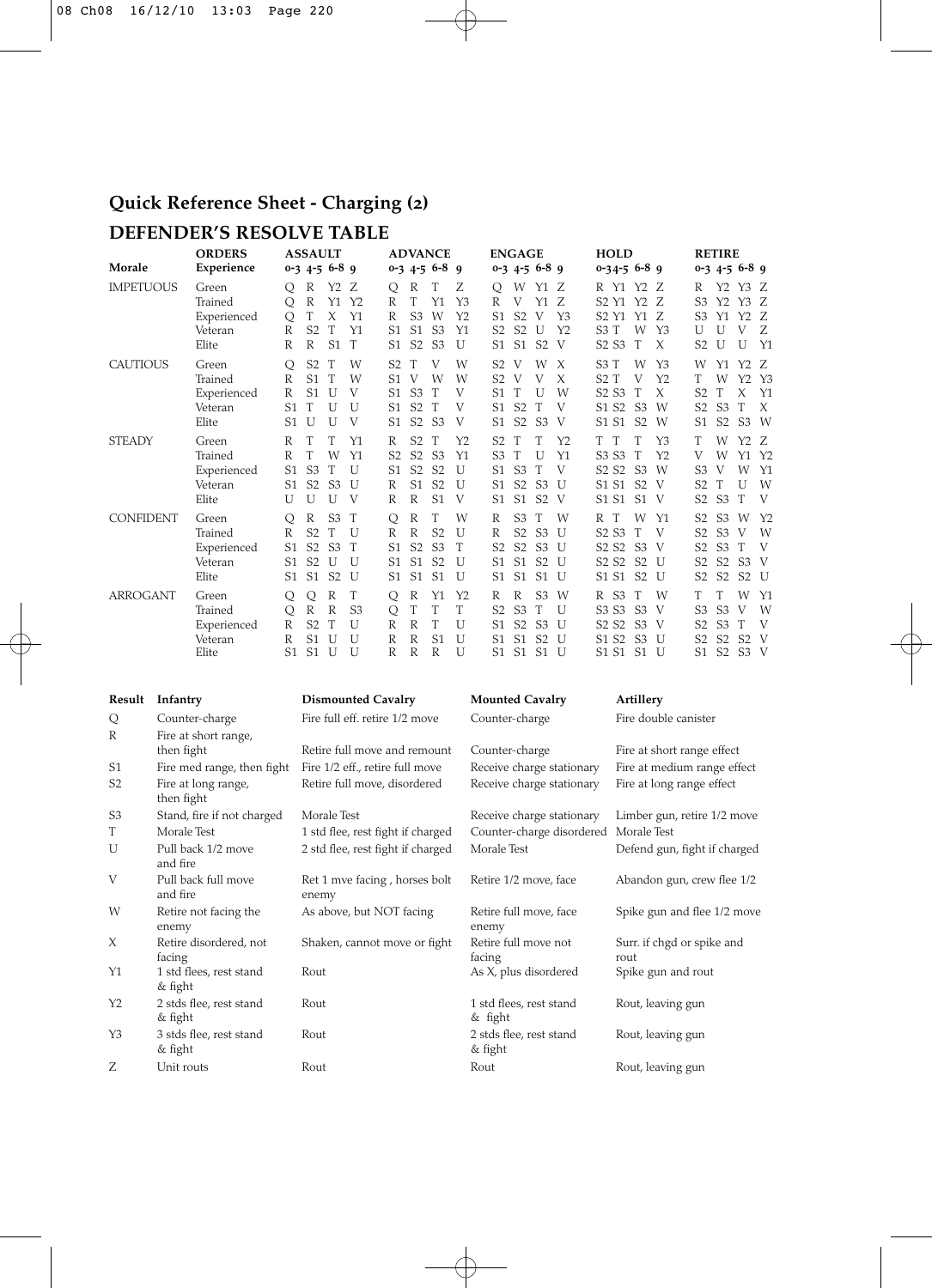## **Quick Reference Sheet - Charge Morale Tests**

Use this table only for Morale Tests required by Attacker or Defender Resolve Table

### **CHARGE MORALE TABLE**

| <b>MORALE</b>    | <b>EXPERIENCE</b>                                   |                       | <b>ATTACKER</b>                     |                                  |                       | <b>DEFENDER</b><br><b>WITH</b><br><b>ASSAULT</b><br><b>ORDER</b>       |                                                      |                                  |                         |                                    | <b>WITH</b><br><b>ADVANCE</b><br><b>ORDER</b> |                                              |                                          | DEFENDER DEFENDER<br><b>WITH</b><br><b>ENGAGE</b><br><b>ORDER</b><br>$0 - 34 - 56 - 89$ |                                           |                                   |                       |                                                     | <b>WITH</b><br><b>HOLD</b><br><b>ORDER</b>   |                         | <b>DEFENDER</b>  |                              | <b>DEFENDER</b><br><b>WITH</b><br><b>RETIRE</b><br><b>ORDER</b><br>$0 - 34 - 56 - 89$ |            |                  |  |
|------------------|-----------------------------------------------------|-----------------------|-------------------------------------|----------------------------------|-----------------------|------------------------------------------------------------------------|------------------------------------------------------|----------------------------------|-------------------------|------------------------------------|-----------------------------------------------|----------------------------------------------|------------------------------------------|-----------------------------------------------------------------------------------------|-------------------------------------------|-----------------------------------|-----------------------|-----------------------------------------------------|----------------------------------------------|-------------------------|------------------|------------------------------|---------------------------------------------------------------------------------------|------------|------------------|--|
|                  |                                                     |                       | $0 - 34 - 56 - 89$                  |                                  |                       |                                                                        | $0-3$ 4-5 6-8 9                                      |                                  |                         |                                    | $0 - 3$ 4-5 6-8 9                             |                                              |                                          |                                                                                         |                                           |                                   |                       |                                                     | $0 - 34 - 56 - 89$                           |                         |                  |                              |                                                                                       |            |                  |  |
| <b>IMPETUOUS</b> | Green<br>Trained<br>Experienced<br>Veteran<br>Elite | A<br>A<br>A           | A A G I<br>F<br>B                   | H K<br>D<br>F<br>$\mathcal{C}$   | F<br>H                | B<br>B<br>$\overline{A}$<br>A<br>A                                     | <sup>-</sup> C<br>D<br>B<br>B<br>$\mathcal{C}$       | E<br>- T<br>D<br>C<br>D          | - F<br>F<br>G<br>D<br>G | B<br>B<br>B<br>А<br>$\overline{A}$ | C<br>D<br>$\mathcal{C}$<br>B<br>B             | Е<br>E<br>D<br>F<br>D                        | F<br>F<br>E<br>G<br>F                    | B<br>B<br>$\mathcal{C}$<br>$\mathsf{C}$<br>$\overline{A}$                               | C<br>E<br>D<br>D<br>B                     | Е<br>F<br>E<br>D<br>F             | H<br>F<br>E<br>G      | C<br>E<br>D<br>D<br>$\mathbb{D}$                    | Ε<br>H <sub>I</sub><br>G<br>F                | $H$ I<br>G              | L<br>K<br>H      | Ε<br>H<br>G<br>G             | H                                                                                     |            | К<br>K           |  |
| <b>CAUTIOUS</b>  | Green<br>Trained<br>Experienced<br>Veteran<br>Elite | А<br>А<br>B<br>B<br>B | B<br>D<br>F<br>F                    | Ε<br>G<br>H<br>F<br>F            | $H$ $B$<br>К<br>H     | B<br>B<br>A                                                            | C<br>Ε<br>D<br>D<br>$\subset$                        | G<br>F<br>E<br>F<br>$\mathbb{D}$ | K C<br>Н<br>F<br>G<br>F | C<br>B<br>B<br>A                   | E<br>G<br>D<br>C<br>D                         | F<br>F<br>E                                  | K E<br>$H$ $\overline{I}$<br>G<br>G<br>G | G<br>D<br>D<br>B                                                                        | G<br>H H<br>F<br>E<br>$\subset$           | HI<br>H<br>F<br>$\mathbb{D}$      | T<br>G<br>F           | Е<br>Ε<br>F<br>$\mathbb{D}$<br>$\subset$            | F<br>G<br>E<br>D                             | H I<br>$H$ I<br>F<br>E  | G<br>F           | G<br>G<br>F                  |                                                                                       | К          | L<br>K<br>К<br>К |  |
| <b>STEADY</b>    | Green<br>Trained<br>Experienced<br>Veteran<br>Elite | А<br>А<br>B<br>B<br>B | Ε<br>D<br>$\subset$<br>F<br>F       | G<br>F<br>H<br>H                 | H K<br>H<br>T         | B<br>C<br>$\subset$<br>A                                               | C<br>Ε<br>D<br>D                                     | D<br>H I<br>F<br>D<br>F          | G<br>F<br>Н             | B<br>B<br>$\subset$<br>C           | Ε<br>$\mathsf{C}$<br>D<br>D<br>D              | F<br>D<br>G<br>E<br>F                        | G<br>Ε<br>H<br>F<br>G                    | B<br>C<br>D<br>D<br>D                                                                   | D<br>Ε<br>$\mathbf{F}$<br>F<br>E          | Н<br>G<br>F<br>F                  | К<br>T<br>H<br>G<br>F | Е<br>Ε<br>E<br>$\mathcal{D}$<br>$\mathbb{D}$        | $H$ I<br>F<br>G<br>Е                         | G<br>H<br>F             | H<br>G           | H<br>G                       | H<br>G                                                                                | К<br>$H$ I |                  |  |
| <b>CONFIDENT</b> | Green<br>Trained<br>Experienced<br>Veteran<br>Elite | А<br>А<br>B<br>B<br>B | B<br>$\mathcal{C}$<br>$\mathcal{C}$ | D<br>G<br>F<br>D                 | G<br>H<br>F<br>F      | B<br>$\mathcal{C}$<br>$\overline{A}$<br>$\mathsf{A}$<br>$\overline{A}$ | $\mathcal{C}$<br>D<br>$\mathcal{C}$<br>B<br>B        | E<br>F<br>D<br>D                 | F<br>G<br>F<br>F<br>D   | B<br>B<br>B<br>A<br>A              | Ε<br>D<br>$\mathcal{C}$<br>$\mathcal{C}$<br>B | G<br>G<br>D<br>D<br>C                        | H<br>$\mathbf{I}$<br>F<br>E<br>D         | $\mathcal{C}$<br>C<br>B<br>B<br>A                                                       | E<br>D<br>$\mathcal{C}$<br>$\subset$<br>B | F<br>F<br>D<br>D<br>D             | H<br>G<br>F<br>E<br>F | $\subset$<br>D<br>$\mathbb{D}$<br>$\mathbb{D}$<br>D | E<br>G<br>E<br>E<br>F                        | G<br>H I<br>G<br>G<br>G | H<br>Н<br>H      | H<br>E<br>-E<br>Ð            | H                                                                                     | H          | К                |  |
| <b>ARROGANT</b>  | Green<br>Trained<br>Experienced<br>Veteran<br>Elite | А<br>A<br>А<br>A<br>А | B<br>B<br>А<br>B<br>$\mathcal{C}$   | B<br>E<br>C<br>F<br>$\mathbb{F}$ | E<br>F<br>F<br>F<br>F | B<br>B<br>$\mathsf{A}$<br>$\overline{A}$                               | $\mathcal{C}$<br>D<br>B<br>$\overline{A}$<br>A A A F | Ε<br>F<br>D                      | F<br>G<br>G<br>D        | B<br>B<br>А<br>A<br>A B            | C<br>D<br>C<br>B                              | F<br>F<br>D<br>$\mathbb{D}$<br>$\mathcal{C}$ | Н<br>E<br>E<br>$\mathcal{D}$             | C<br>$\mathsf{C}$<br>B<br>$\overline{A}$<br>А                                           | Ε<br>D<br>$\subset$<br>D<br>B             | F<br>Е<br>$\mathcal{D}$<br>E<br>D | G<br>F<br>E<br>F<br>E | B<br>D<br>C<br>$\subset$<br>А                       | E<br>E<br>D<br>$\mathbf{D}$<br>$\mathcal{C}$ | E<br>G<br>Ε<br>F<br>D   | Н<br>H<br>F<br>F | E<br>$H$ I<br>G<br>$\subset$ | H<br>D                                                                                | H<br>G     | К<br>К           |  |

# *Charge Morale Test Results Key*

|   | Attacker<br>Result Infantry                               | Attacker<br>cavalry                               | Defender<br>Infantry                        | Defender<br>cavalry                                   | Def. dismtd cav.                               | Defender<br>Artillery                       |
|---|-----------------------------------------------------------|---------------------------------------------------|---------------------------------------------|-------------------------------------------------------|------------------------------------------------|---------------------------------------------|
| A | Charge to<br>contact                                      | Charge to<br>contact                              | Counter-charge                              | Counter-charge                                        | Fire short range                               | Fire double<br>canister                     |
| B | Attack<br>disordered                                      | Attack<br>disordered                              | Stand, fire if not<br>charged               | Counter-charge<br>disordered                          | Fire long range,<br>mount retire 4in           | Ret by recoil 1 inch                        |
| C | Halt, fire short<br>rge                                   | Attack<br>disordered                              | Fire at close<br>range, fight<br>if charged | Receive at halt                                       | Mount up and<br>retire full move               | Crew retreat 4in.<br>abandon gun            |
| D | Attack falters -<br>test resolve again                    | Refuse to charge,<br>halt                         | Fire at half effect<br>using 2D10, fight    | Receive at halt                                       | Mount up and<br>retire half move               | Crew pinned,<br>surrender if attacked       |
| E | Fall back 4 inches                                        | Fall back 6 inches                                | Hold orders<br>changed to retire            | About turn and<br>retire for 8 inches on foot         | Retire half move                               | Crew pinned - will<br>be killed if attacked |
| F | Fall back 6 inches                                        | Fall back 8 inches                                | Fall back 4 inches                          | Turn, retire 8in<br>disordered                        | Retire full move<br>on foot                    | Crew abandons gun<br>and routs              |
| G | One stand flees,<br>remainder fire                        | Assault orders<br>changed to<br>advañce           | Fall back 6 inches                          | One stand flees-<br>remainder fights                  | Horse's bolt.<br>retire half a move<br>on foot | Crew abandons gun<br>and routs              |
| H | Two stands flee,<br>remainder fire                        | Turn about and<br>retire a full move              | One stand flees.<br>remainder fights        | Two stands flee.<br>remainder fights                  | Horse's bolt, retire<br>a full move on foot    | Crew abandons gun<br>and routs              |
| Ι | Halt and fire at<br>half effect using<br>2D <sub>10</sub> | Feint. Halt<br>halfway to<br>enemy                | Two stands flee.<br>remainder fights        | Retire a full<br>move                                 | Panic and rout                                 | Crew abandons gun<br>and routs              |
| J | Assault orders<br>changed to<br>Advance                   | Feint. Halt<br>halfway to<br>enemy,<br>disordered | Three stands flee.<br>remainder fights      | Evade full move<br>and scatter - 2<br>turns to reform | Panic and rout                                 | Crew abandons gun<br>and routs              |
| К | Panic and rout                                            | Panic and halt<br>shaken                          | Panic and rout                              | Panic and rout                                        | Panic and rout                                 | Crew abandons gun<br>and routs              |
| L | Panic and rout                                            | Panic and Rout                                    | Panic and rout                              | Panic and rout                                        | Panic and rout                                 | Crew abandons gun and<br>routs              |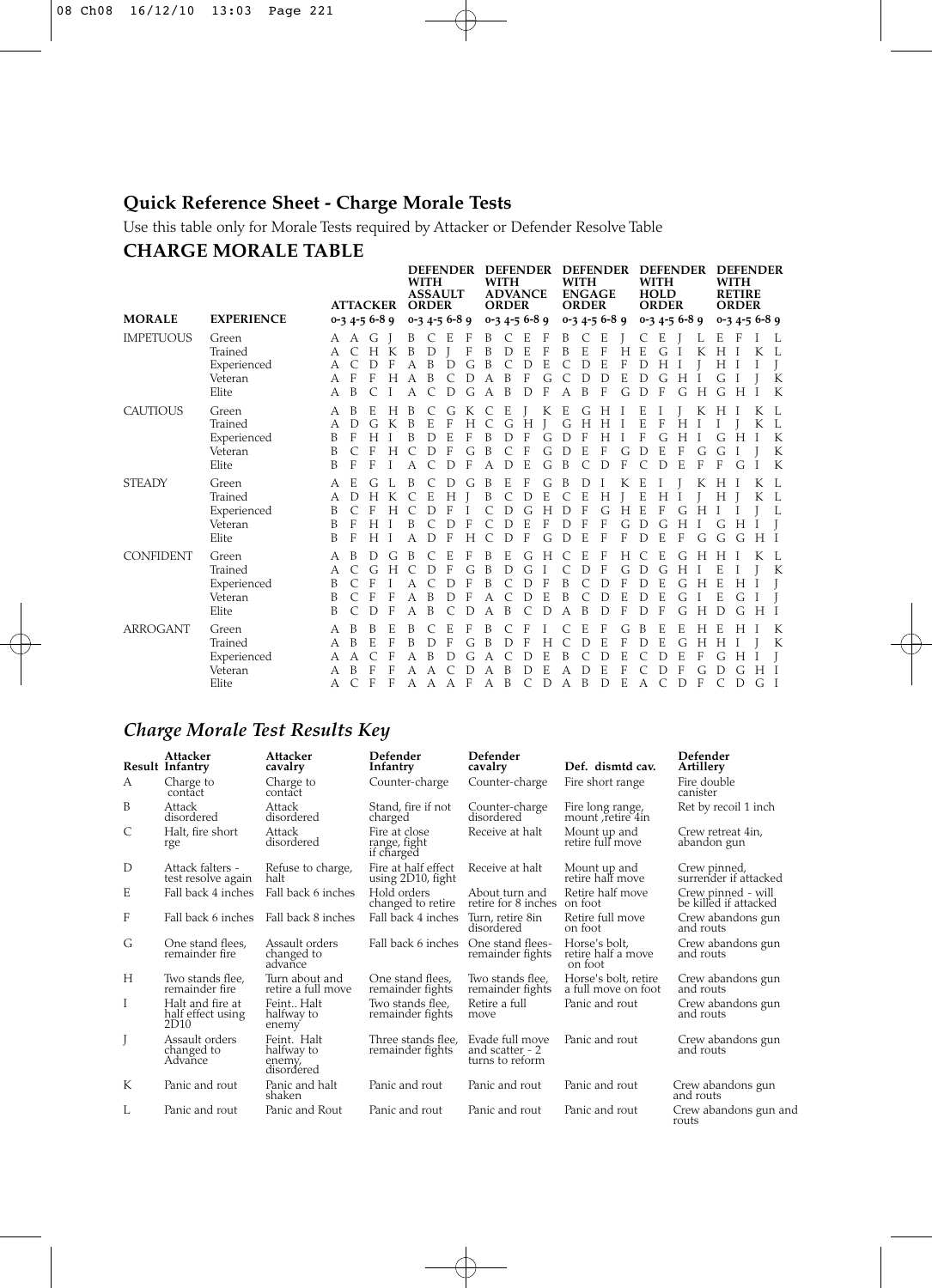#### **Quick Reference Sheets - Close Combat**

- 1. Determine no of attacker's dice and roll. Check modifiers to see how many to roll and apply.
- 2. Select best result(s),apply to Attacker's Melee Resolution Table and Melee Results Key
- 3. Before removing casualties, Defender uses Defender's Melee Resolution Table and Melee Results Key
- 4. Remove all casualties, move units pushed back etc. 5. Conduct melee morale test

Usually single best result is applied to Resolution Table, but see modifiers below

*Melee Modifiers*

Counter-charging cancels charger's bonus Attacking flank: count results of 3 dice Behind defences, defender rejects 2 of attacker's rolls<br>Cav vs Inf square of 6+ stands, -1 die Inf square v Cav may cancel enemy charge bonus OR Cav vs Inf square of 6+ stands, -1 die Inf square v Cav may cancel enemy charge bonus OR<br>Disordered (att or def) roll -1 die Inf square v Cav may cancel enemy charge bonus OR roll 1 extra die on Defender Resolution

For each stand below full strength - opponent can discard that number of rolls Extended line versus line or column, roll 1 fewer dice

|  | Attacker (Defender) |
|--|---------------------|
|--|---------------------|

| <b>Melee Resolution</b> | Die roll                                      | Inf v Inf                            | Inf v Cav                             | Cav v Inf                            | Cav v Cav Inf v Art                  |                                  | Cav v Art                        |
|-------------------------|-----------------------------------------------|--------------------------------------|---------------------------------------|--------------------------------------|--------------------------------------|----------------------------------|----------------------------------|
| Green<br>(1D10)         | $0 - 2$<br>$3-4$<br>$5 - 6$<br>$7 - 8$<br>9   | B(B)<br>D(C)<br>E(D)<br>F(E)<br>H(F) | D(D)<br>E(E)<br>G(G)<br>H(H)<br>I(I)  | B(B)<br>C(C)<br>D(E)<br>G(G)<br>J(1) | B(A)<br>D(B)<br>E(D)<br>F(E)<br>J(F) | А<br>B<br>C<br>E<br>E            | А<br>А<br>B<br>C<br>D            |
| Trained<br>(2D10)       | $0 - 2$<br>$3 - 4$<br>$5 - 6$<br>$7 - 8$<br>9 | A(A)<br>C(C)<br>D(E)<br>E(F)<br>F(F) | B(0)<br>D D()<br>E(E)<br>G(G)<br>H(H) | BA()<br>C(B)<br>D(D)<br>D(E)<br>E(G) | B(A)<br>C(B)<br>E(C)<br>F(E)<br>G(F) | А<br>B<br>C<br>D<br>E            | А<br>А<br>B<br>$\, {\bf B}$<br>C |
| Experienced<br>(3D10)   | $0 - 2$<br>$3-4$<br>$5 - 6$<br>$7 - 8$<br>9   | A(A)<br>B(B)<br>C(E)<br>D(F)<br>E(F) | B(B)<br>C(C)<br>D(E)<br>E(G)<br>F(H)  | A(A)<br>B(B)<br>C(D)<br>D(E)<br>E(G) | B(A)<br>C(B)<br>D(C)<br>E(D)<br>F(B) | А<br>А<br>B<br>$\mathsf{C}$<br>D | А<br>А<br>B<br>$\mathsf{C}$<br>D |
| Veteran<br>(4D10)       | $0 - 2$<br>$3 - 4$<br>$5 - 6$<br>$7 - 8$<br>9 | A(A)<br>A(B)<br>B(C)<br>D(D)<br>E(E) | B(B)<br>C(C)<br>D(D)<br>D(E)<br>E(G)  | A(A)<br>A(B)<br>B(D)<br>C(E)<br>D(H) | A(A)<br>B(B)<br>C(B)<br>D(C)<br>E(D) | А<br>А<br>B<br>B<br>$\mathsf{C}$ | A<br>А<br>А<br>D<br>C            |
| Elite<br>(4D10)         | $0 - 2$<br>$3 - 4$<br>$5 - 6$<br>$7 - 8$<br>9 | A(A)<br>A(B)<br>B(C)<br>B(E)<br>C(G) | B(B)<br>C(C)<br>D(E)<br>D(G)<br>E(H)  | A(A)<br>A(B)<br>B(C)<br>B(E)<br>C(H) | A(A)<br>B(B)<br>C(C)<br>C(E)<br>E(F) | А<br>А<br>А<br>А<br>C            | А<br>А<br>А<br>А<br>C            |

**A -** 2 enemy stands killed. **B -** 1 enemy stand killed. **C -** 1 enemy stand flees. **D -** Enemy pushed back 4". **E -** Enemy test morale. **F -** Stalemate. **G -** Own unit pushed back 4". **H -** 1 of own stand killed. **I -** 2 of own stands killed. **J -** Own unit test morale.